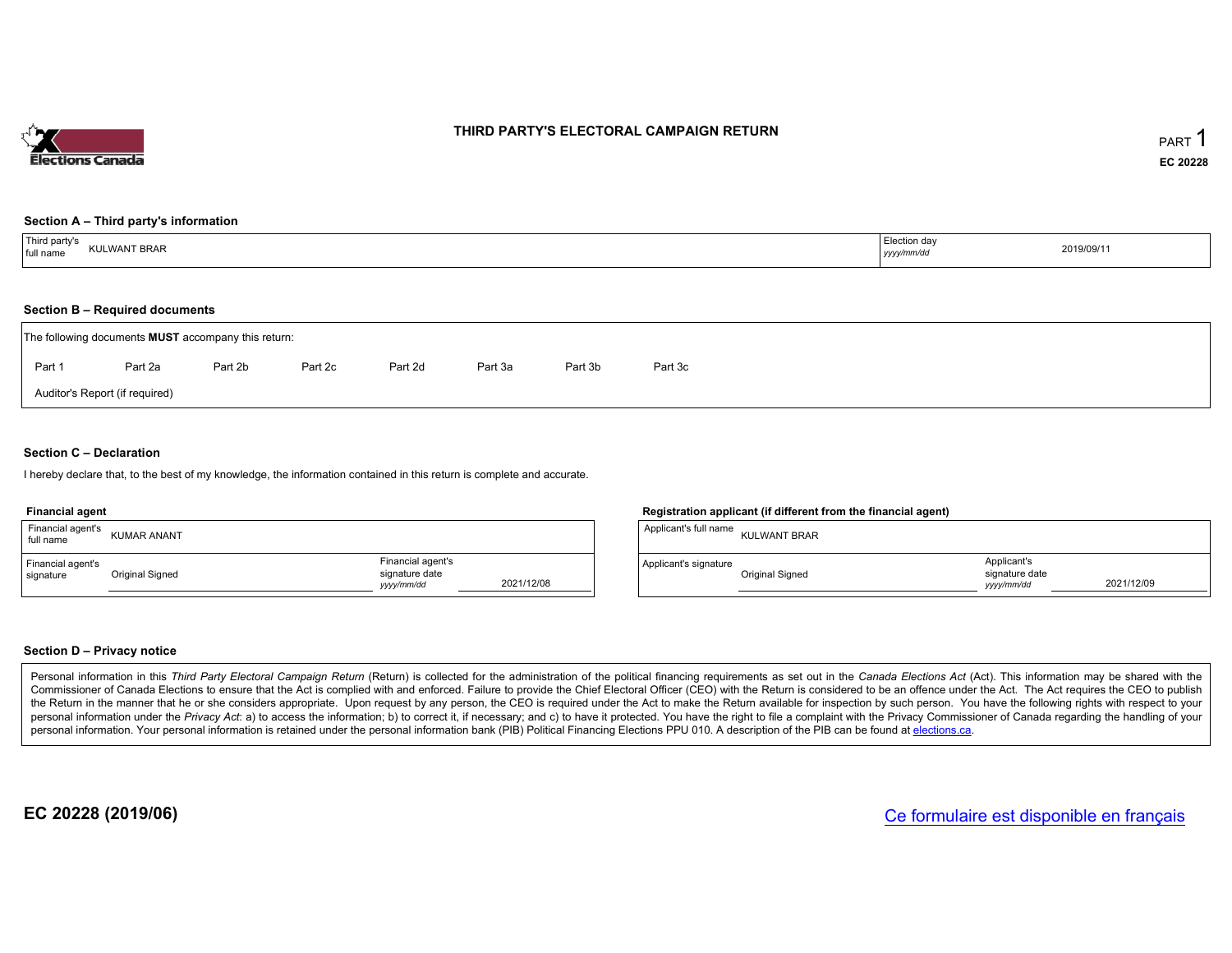

#### THIRD PARTY'S ELECTORAL CAMPAIGN RETURN Statement of monetary contributions received

 PART 2aEC <sup>20228</sup>

| No. | Full name | Street<br>no. | <b>Street</b> | Apt. | City | Prov./<br>Terr. | Postal<br>code | Date<br>received<br>yyyy/mm/dd                                                    | Individual | <b>Business /</b><br>Commercial<br>organization | Government | <b>Trade union</b> | Corporation<br>without share<br>capital | Unincorporated<br>organization or<br>association |
|-----|-----------|---------------|---------------|------|------|-----------------|----------------|-----------------------------------------------------------------------------------|------------|-------------------------------------------------|------------|--------------------|-----------------------------------------|--------------------------------------------------|
|     |           |               |               |      |      |                 |                |                                                                                   | \$         | \$                                              | \$         | \$                 | \$                                      | \$                                               |
|     |           |               |               |      |      |                 |                |                                                                                   |            |                                                 |            |                    |                                         |                                                  |
|     |           |               |               |      |      |                 |                |                                                                                   |            |                                                 |            |                    |                                         |                                                  |
|     |           |               |               |      |      |                 |                |                                                                                   |            |                                                 |            |                    |                                         |                                                  |
|     |           |               |               |      |      |                 |                |                                                                                   |            |                                                 |            |                    |                                         |                                                  |
|     |           |               |               |      |      |                 |                |                                                                                   |            |                                                 |            |                    |                                         |                                                  |
|     |           |               |               |      |      |                 |                |                                                                                   |            |                                                 |            |                    |                                         |                                                  |
|     |           |               |               |      |      |                 |                |                                                                                   |            |                                                 |            |                    |                                         |                                                  |
|     |           |               |               |      |      |                 |                |                                                                                   |            |                                                 |            |                    |                                         |                                                  |
|     |           |               |               |      |      |                 |                |                                                                                   |            |                                                 |            |                    |                                         |                                                  |
|     |           |               |               |      |      |                 |                |                                                                                   |            |                                                 |            |                    |                                         |                                                  |
|     |           |               |               |      |      |                 |                |                                                                                   |            |                                                 |            |                    |                                         |                                                  |
|     |           |               |               |      |      |                 |                |                                                                                   |            |                                                 |            |                    |                                         |                                                  |
|     |           |               |               |      |      |                 |                |                                                                                   |            |                                                 |            |                    |                                         |                                                  |
|     |           |               |               |      |      |                 |                |                                                                                   |            |                                                 |            |                    |                                         |                                                  |
|     |           |               |               |      |      |                 |                | Totals carried forward from previous page \$                                      |            |                                                 |            |                    |                                         |                                                  |
|     |           |               |               |      |      |                 |                | Total amount of monetary contributions by contributors who gave over \$200 (A)    |            |                                                 |            |                    |                                         |                                                  |
|     |           |               |               |      |      |                 |                | Number of contributors who gave over \$200                                        |            |                                                 |            |                    |                                         |                                                  |
|     |           |               |               |      |      |                 |                | Total amount of monetary contributions by contributors who gave \$200 or less (B) |            |                                                 |            |                    |                                         |                                                  |
|     |           |               |               |      |      |                 |                | Number of contributors who gave \$200 or less                                     |            |                                                 |            |                    |                                         |                                                  |
|     |           |               |               |      |      |                 |                | Total amount of all monetary contributions (A+B)                                  |            |                                                 |            |                    |                                         |                                                  |
|     |           |               |               |      |      |                 |                | Number of contributors who gave monetary contributions                            |            |                                                 |            |                    |                                         |                                                  |

| Third<br>party | 5RAN | 11/ UC<br>,,,,, | 9/11.91 | Paɑ∟ |  |
|----------------|------|-----------------|---------|------|--|
|                |      |                 |         |      |  |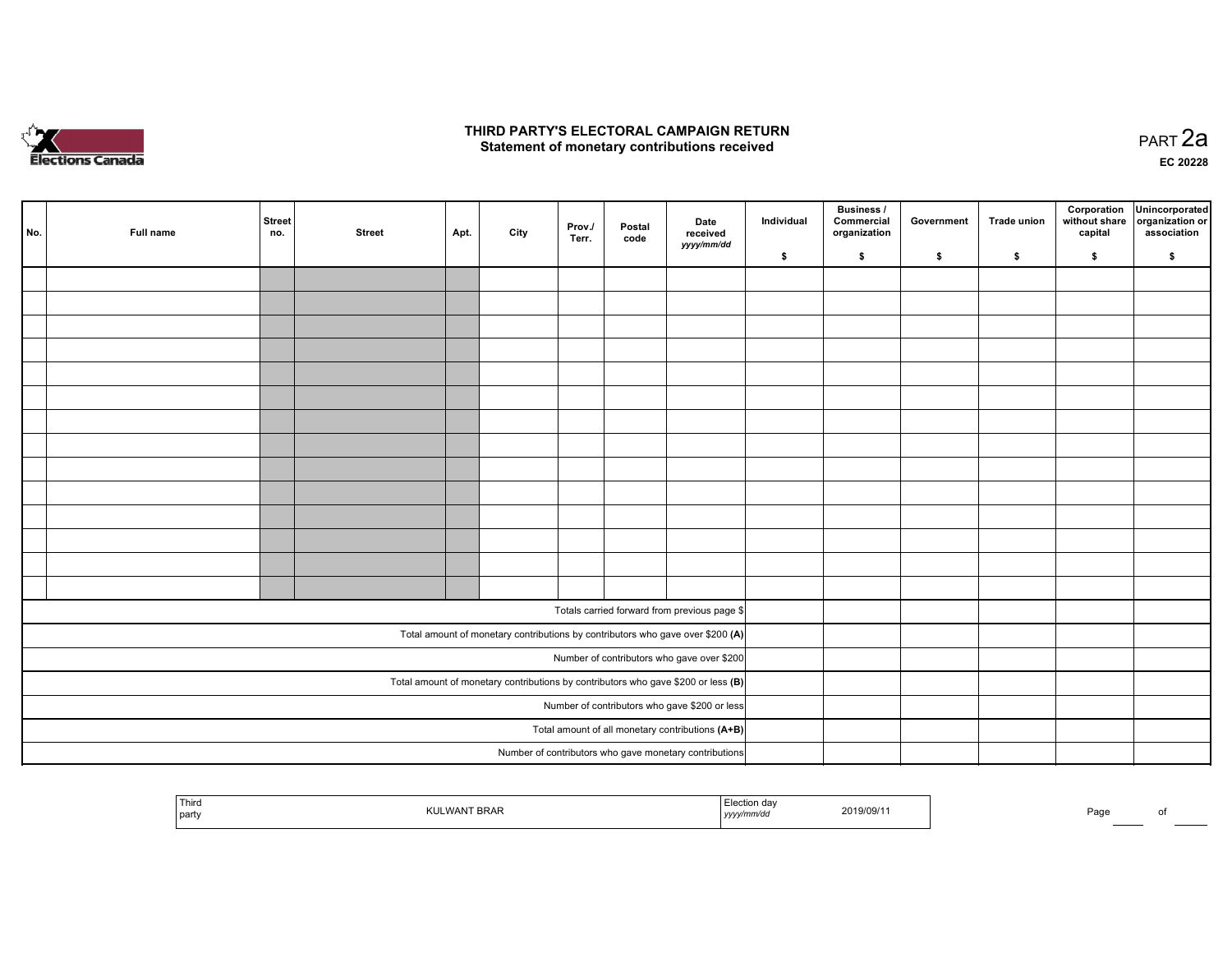

#### THIRD PARTY'S ELECTORAL CAMPAIGN RETURN Statement of non-monetary contributions received

| No. | Full name                                            | Street<br>no. | <b>Street</b> | Apt. | City | Prov./<br>Terr. | Postal<br>code | Date<br>received<br>yyyy/mm/dd                                                        | Individual | Business /<br>Commercial<br>organization | Government | <b>Trade union</b> | Corporation<br>without share<br>capital | Unincorporated<br>organization or<br>association |
|-----|------------------------------------------------------|---------------|---------------|------|------|-----------------|----------------|---------------------------------------------------------------------------------------|------------|------------------------------------------|------------|--------------------|-----------------------------------------|--------------------------------------------------|
|     |                                                      |               |               |      |      |                 |                |                                                                                       | \$         | \$                                       | \$         | \$                 | \$                                      | \$                                               |
|     |                                                      |               |               |      |      |                 |                |                                                                                       |            |                                          |            |                    |                                         |                                                  |
|     |                                                      |               |               |      |      |                 |                |                                                                                       |            |                                          |            |                    |                                         |                                                  |
|     |                                                      |               |               |      |      |                 |                |                                                                                       |            |                                          |            |                    |                                         |                                                  |
|     |                                                      |               |               |      |      |                 |                |                                                                                       |            |                                          |            |                    |                                         |                                                  |
|     |                                                      |               |               |      |      |                 |                |                                                                                       |            |                                          |            |                    |                                         |                                                  |
|     |                                                      |               |               |      |      |                 |                |                                                                                       |            |                                          |            |                    |                                         |                                                  |
|     |                                                      |               |               |      |      |                 |                |                                                                                       |            |                                          |            |                    |                                         |                                                  |
|     |                                                      |               |               |      |      |                 |                |                                                                                       |            |                                          |            |                    |                                         |                                                  |
|     |                                                      |               |               |      |      |                 |                |                                                                                       |            |                                          |            |                    |                                         |                                                  |
|     |                                                      |               |               |      |      |                 |                |                                                                                       |            |                                          |            |                    |                                         |                                                  |
|     |                                                      |               |               |      |      |                 |                |                                                                                       |            |                                          |            |                    |                                         |                                                  |
|     |                                                      |               |               |      |      |                 |                |                                                                                       |            |                                          |            |                    |                                         |                                                  |
|     |                                                      |               |               |      |      |                 |                |                                                                                       |            |                                          |            |                    |                                         |                                                  |
|     |                                                      |               |               |      |      |                 |                |                                                                                       |            |                                          |            |                    |                                         |                                                  |
|     |                                                      |               |               |      |      |                 |                | Totals carried forward from previous page \$                                          |            |                                          |            |                    |                                         |                                                  |
|     |                                                      |               |               |      |      |                 |                | Total amount of non-monetary contributions by contributors who gave over \$200 (A)    |            |                                          |            |                    |                                         |                                                  |
|     |                                                      |               |               |      |      |                 |                | Number of contributors who gave over \$200                                            |            |                                          |            |                    |                                         |                                                  |
|     |                                                      |               |               |      |      |                 |                | Total amount of non-monetary contributions by contributors who gave \$200 or less (B) |            |                                          |            |                    |                                         |                                                  |
|     | Number of contributors who gave \$200 or less        |               |               |      |      |                 |                |                                                                                       |            |                                          |            |                    |                                         |                                                  |
|     | Total amount of all non-monetary contributions (A+B) |               |               |      |      |                 |                |                                                                                       |            |                                          |            |                    |                                         |                                                  |
|     |                                                      |               |               |      |      |                 |                | Number of contributors who gave non-monetary contributions                            |            |                                          |            |                    |                                         |                                                  |
|     |                                                      |               |               |      |      |                 |                |                                                                                       |            |                                          |            |                    |                                         |                                                  |

| ாயாய<br>  party | <b>BRAR</b> | ction day<br>.<br>  yyyy | 2019/09/1 | $P$ aqe |  |
|-----------------|-------------|--------------------------|-----------|---------|--|
|                 |             |                          |           |         |  |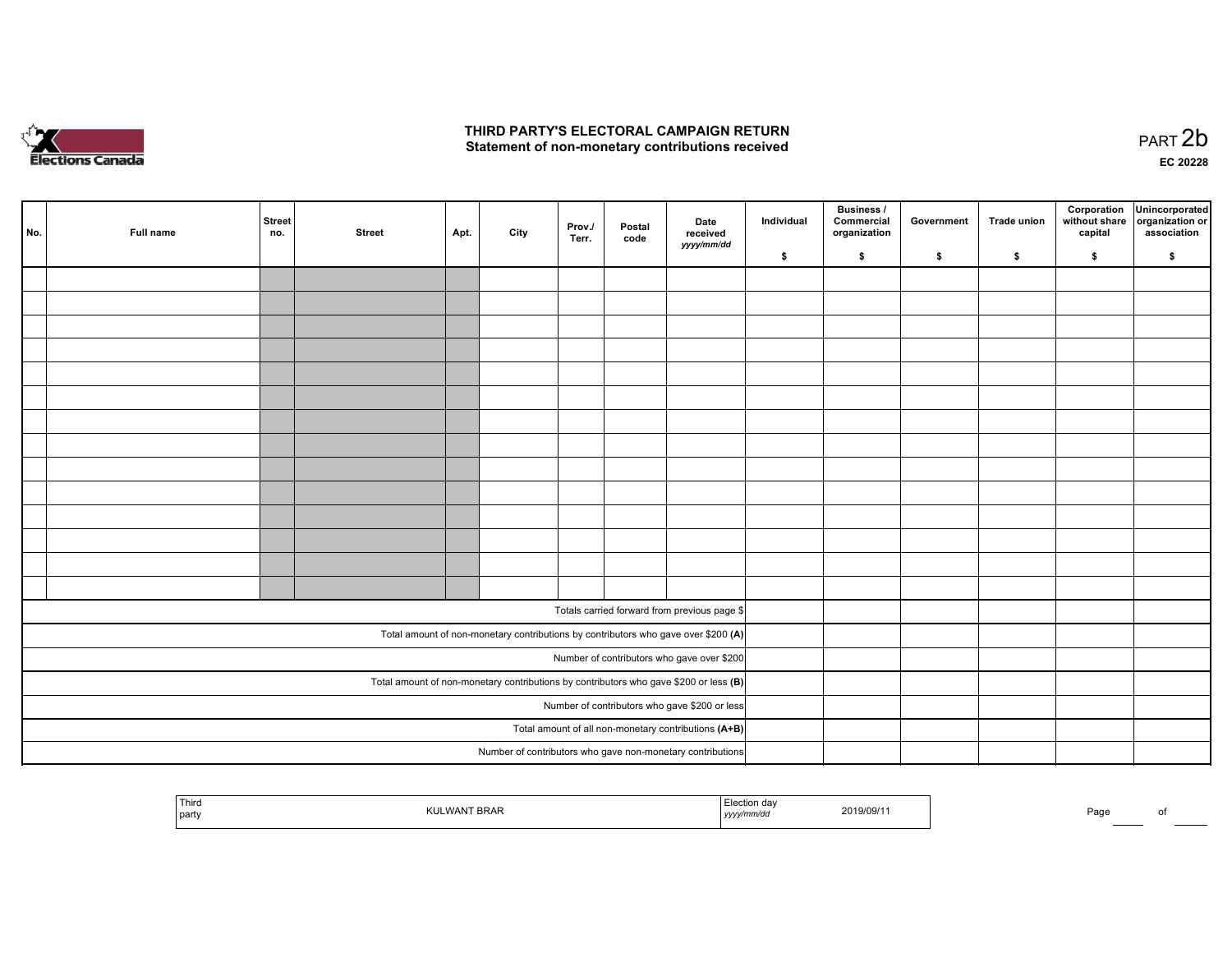

#### THIRD PARTY'S ELECTORAL CAMPAIGN RETURN PARTY'S ELECTORAL CAMPAIGN RETURN<br>Statement of operating loans received PART 2C

EC <sup>20228</sup>

| No. | Full name | <b>Street</b><br>no. | <b>Street</b> | Apt. | City | Prov./<br>Terr. | Postal<br>code | Date<br>received                                                | Individual | Business /<br>Commercial<br>organization | Government | <b>Trade union</b> | Corporation<br>without share<br>capital | Unincorporated<br>organization or<br>association |
|-----|-----------|----------------------|---------------|------|------|-----------------|----------------|-----------------------------------------------------------------|------------|------------------------------------------|------------|--------------------|-----------------------------------------|--------------------------------------------------|
|     |           |                      |               |      |      |                 |                | yyyy/mm/dd                                                      | \$         | \$                                       | \$         | \$                 | \$                                      | \$                                               |
|     |           |                      |               |      |      |                 |                |                                                                 |            |                                          |            |                    |                                         |                                                  |
|     |           |                      |               |      |      |                 |                |                                                                 |            |                                          |            |                    |                                         |                                                  |
|     |           |                      |               |      |      |                 |                |                                                                 |            |                                          |            |                    |                                         |                                                  |
|     |           |                      |               |      |      |                 |                |                                                                 |            |                                          |            |                    |                                         |                                                  |
|     |           |                      |               |      |      |                 |                |                                                                 |            |                                          |            |                    |                                         |                                                  |
|     |           |                      |               |      |      |                 |                |                                                                 |            |                                          |            |                    |                                         |                                                  |
|     |           |                      |               |      |      |                 |                |                                                                 |            |                                          |            |                    |                                         |                                                  |
|     |           |                      |               |      |      |                 |                |                                                                 |            |                                          |            |                    |                                         |                                                  |
|     |           |                      |               |      |      |                 |                |                                                                 |            |                                          |            |                    |                                         |                                                  |
|     |           |                      |               |      |      |                 |                |                                                                 |            |                                          |            |                    |                                         |                                                  |
|     |           |                      |               |      |      |                 |                |                                                                 |            |                                          |            |                    |                                         |                                                  |
|     |           |                      |               |      |      |                 |                |                                                                 |            |                                          |            |                    |                                         |                                                  |
|     |           |                      |               |      |      |                 |                |                                                                 |            |                                          |            |                    |                                         |                                                  |
|     |           |                      |               |      |      |                 |                |                                                                 |            |                                          |            |                    |                                         |                                                  |
|     |           |                      |               |      |      |                 |                | Totals carried forward from previous page \$                    |            |                                          |            |                    |                                         |                                                  |
|     |           |                      |               |      |      |                 |                | Total amount of loans by lenders who provided over \$200 (A)    |            |                                          |            |                    |                                         |                                                  |
|     |           |                      |               |      |      |                 |                | Number of lenders who provided over \$200                       |            |                                          |            |                    |                                         |                                                  |
|     |           |                      |               |      |      |                 |                | Total amount of loans by lenders who provided \$200 or less (B) |            |                                          |            |                    |                                         |                                                  |
|     |           |                      |               |      |      |                 |                | Number of lenders who provided \$200 or less                    |            |                                          |            |                    |                                         |                                                  |
|     |           |                      |               |      |      |                 |                | Total amount of all loans (A+B)                                 |            |                                          |            |                    |                                         |                                                  |
|     |           |                      |               |      |      |                 |                | Number of all lenders who provided loans                        |            |                                          |            |                    |                                         |                                                  |
|     |           |                      |               |      |      |                 |                |                                                                 |            |                                          |            |                    |                                         |                                                  |

| l Thira<br>л иа<br>019/09/1<br>party<br>.<br>,,,,, | Page |  |
|----------------------------------------------------|------|--|
|----------------------------------------------------|------|--|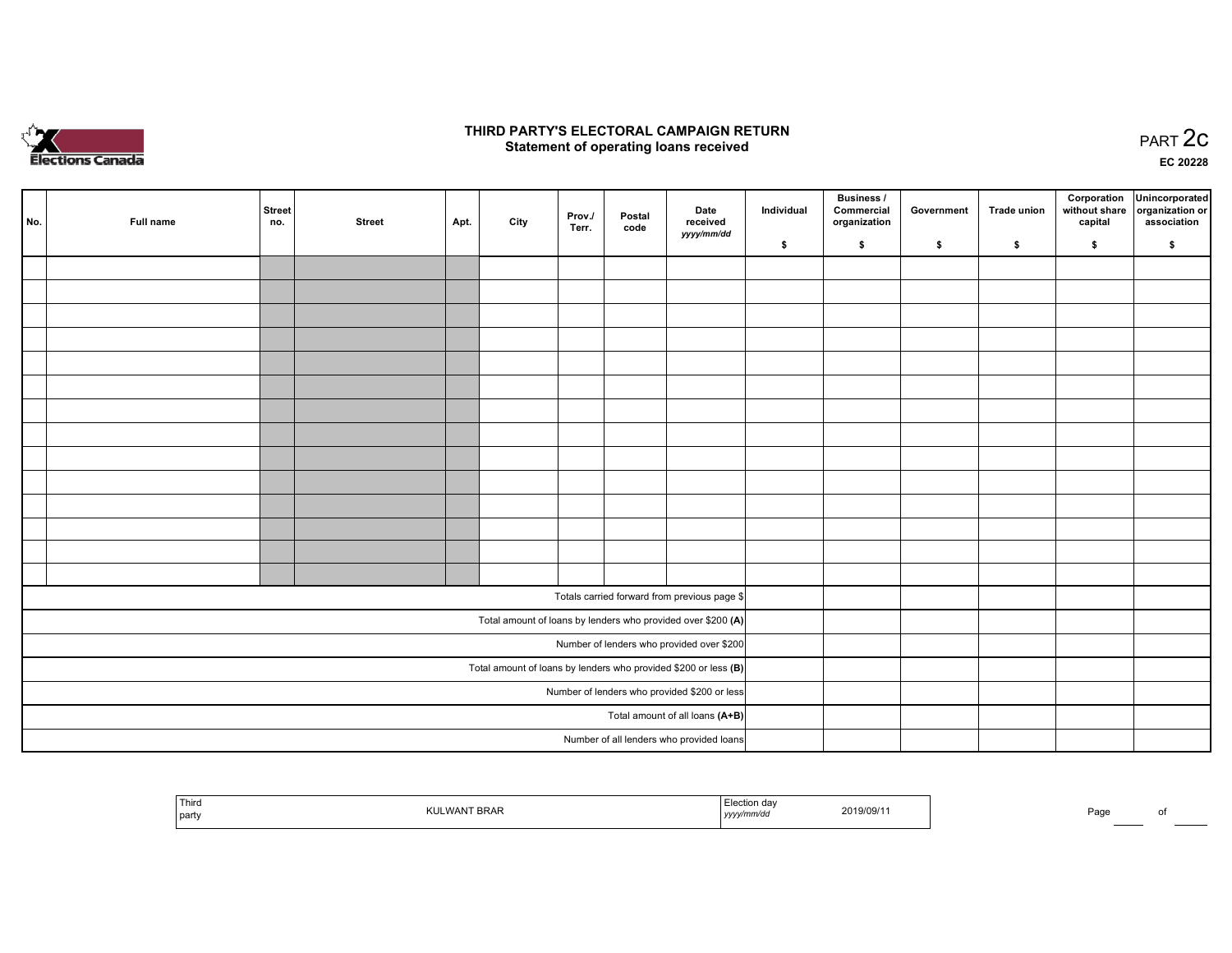# **Elections Canada**

#### THIRD PARTY'S ELECTORAL CAMPAIGN RETURN **Summary of inflows**  $\sigma$  of inflows  $\sigma$  inflows  $\sigma$  inflows  $\sigma$  inflows  $\sigma$

| No.   | Type of contributor / lender                    | <b>Monetary</b><br>contributions<br>(Part 2a) | Non-monetary<br>contributions<br>(Part 2b) | Loans<br>(Part 2c) | Total    | Number of<br>contributors and<br>lenders |
|-------|-------------------------------------------------|-----------------------------------------------|--------------------------------------------|--------------------|----------|------------------------------------------|
|       |                                                 | \$                                            | \$                                         | \$                 | £.       |                                          |
| 1.1   | Individuals                                     |                                               |                                            |                    | 7,032.00 |                                          |
|       | 2. Businesses / Commercial organizations        |                                               |                                            |                    |          |                                          |
| 3.    | Governments                                     |                                               |                                            |                    |          |                                          |
| 4.    | Trade unions                                    |                                               |                                            |                    |          |                                          |
| 5.    | Corporations without share capital              |                                               |                                            |                    |          |                                          |
|       | 6. Unincorporated organizations or associations |                                               |                                            |                    |          |                                          |
| 7.    | Total (items 1 to 6)                            |                                               |                                            |                    |          |                                          |
| Total |                                                 |                                               |                                            |                    |          |                                          |
|       | 8. Amount of third party's resources used       |                                               |                                            |                    | 7,032.00 |                                          |
|       | 9. Grand total (items $7$ and $8$ )             |                                               |                                            |                    | 7,032.00 |                                          |

| Third<br>LWANT BRAR<br>KUL<br>party | Election dav<br>vyy/mm/dd<br>,,,,<br>. | 2019/09/1 |
|-------------------------------------|----------------------------------------|-----------|
|-------------------------------------|----------------------------------------|-----------|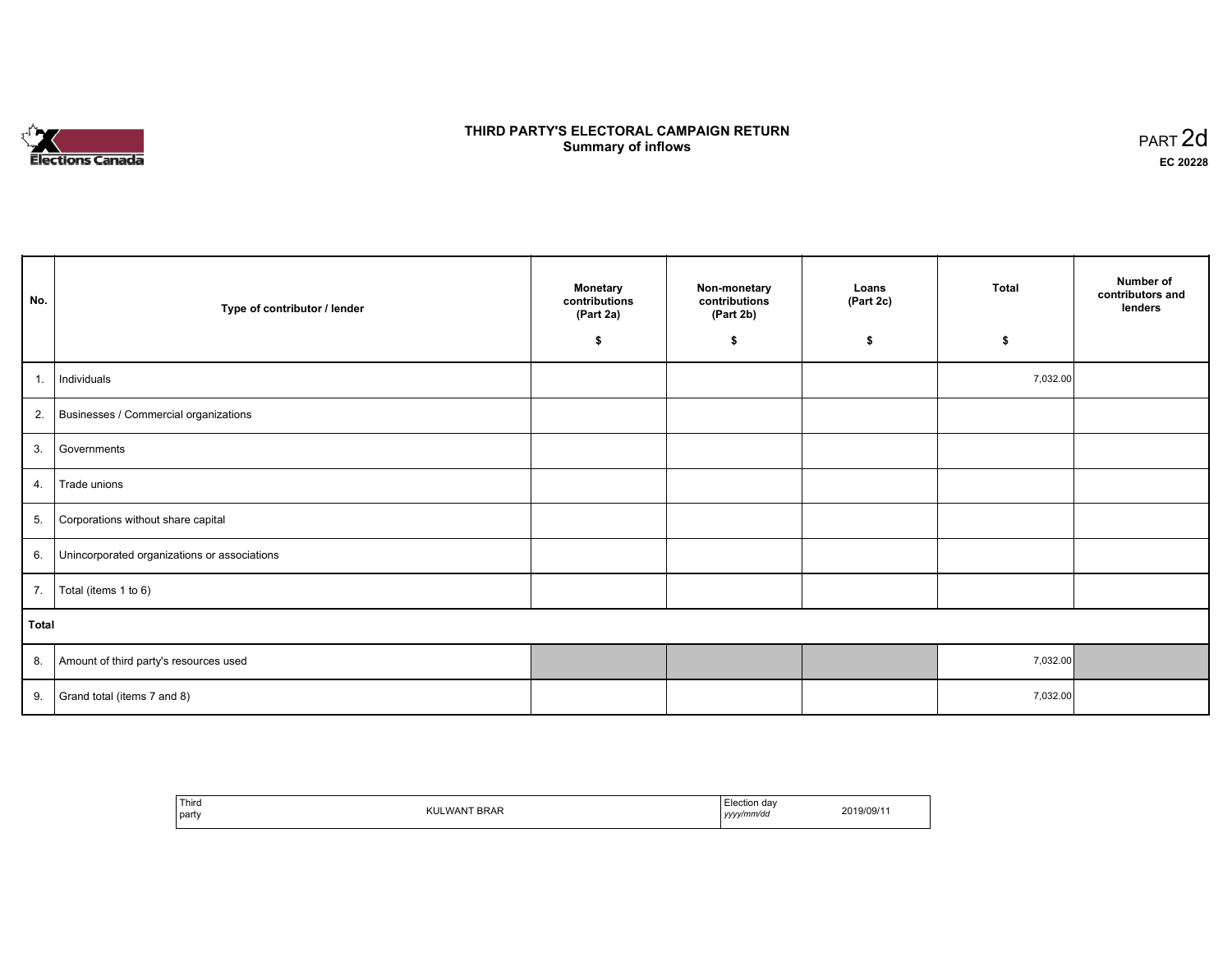

#### THIRD PARTY'S ELECTORAL CAMPAIGN RETURN Statement of expenses incurred for regulated activities that take place during the pre-election period (Only applicable to <sup>a</sup> fixed-date general election)

For <sup>a</sup> list of expense types, expense categories and expense subcategories, refer to Annex II in the Instructions.

| No. | Date<br>incurred<br>yyyy/mm/dd | ED Code<br>(if applicable) | Supplier | <b>Expense type</b> | <b>Expense</b><br>category | Expense<br>subcategory | Starting date<br>of activity,<br>advertisement advertisement<br>or survey<br>yyyy/mm/dd | <b>Ending date</b><br>of activity,<br>or survey<br>yyyy/mm/dd | Place of activity or<br>advertisement                   | <b>Expense amount</b><br>\$ |
|-----|--------------------------------|----------------------------|----------|---------------------|----------------------------|------------------------|-----------------------------------------------------------------------------------------|---------------------------------------------------------------|---------------------------------------------------------|-----------------------------|
|     |                                |                            |          |                     |                            |                        |                                                                                         |                                                               |                                                         |                             |
|     |                                |                            |          |                     |                            |                        |                                                                                         |                                                               |                                                         |                             |
|     |                                |                            |          |                     |                            |                        |                                                                                         |                                                               |                                                         |                             |
|     |                                |                            |          |                     |                            |                        |                                                                                         |                                                               |                                                         |                             |
|     |                                |                            |          |                     |                            |                        |                                                                                         |                                                               |                                                         |                             |
|     |                                |                            |          |                     |                            |                        |                                                                                         |                                                               |                                                         |                             |
|     |                                |                            |          |                     |                            |                        |                                                                                         |                                                               |                                                         |                             |
|     |                                |                            |          |                     |                            |                        |                                                                                         |                                                               |                                                         |                             |
|     |                                |                            |          |                     |                            |                        |                                                                                         |                                                               |                                                         |                             |
|     |                                |                            |          |                     |                            |                        |                                                                                         |                                                               |                                                         |                             |
|     |                                |                            |          |                     |                            |                        |                                                                                         |                                                               |                                                         |                             |
|     |                                |                            |          |                     |                            |                        |                                                                                         |                                                               |                                                         |                             |
|     |                                |                            |          |                     |                            |                        |                                                                                         |                                                               |                                                         |                             |
|     |                                |                            |          |                     |                            |                        |                                                                                         |                                                               |                                                         |                             |
|     |                                |                            |          |                     |                            |                        |                                                                                         |                                                               |                                                         |                             |
|     |                                |                            |          |                     |                            |                        |                                                                                         |                                                               |                                                         |                             |
|     |                                |                            |          |                     |                            |                        |                                                                                         |                                                               |                                                         |                             |
|     |                                |                            |          |                     |                            |                        |                                                                                         |                                                               | Totals carried forward from previous page $\frac{1}{2}$ |                             |
|     |                                |                            |          |                     |                            |                        |                                                                                         |                                                               | Total \$                                                |                             |

| ' Third<br>party | 2019/09/1<br>. | 'ао |
|------------------|----------------|-----|
|------------------|----------------|-----|

равт $\,3$ а EC <sup>20228</sup>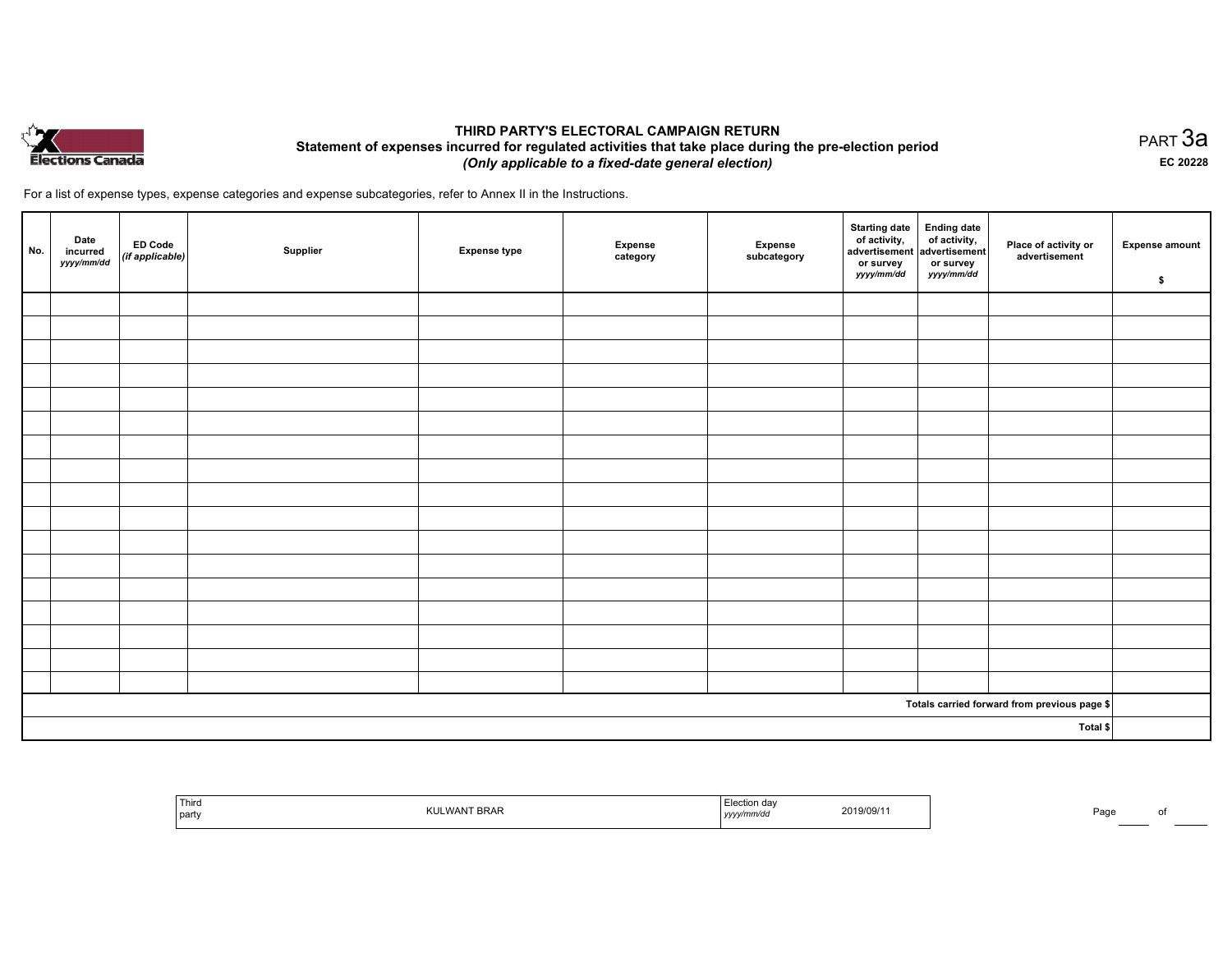

### THIRD PARTY'S ELECTORAL CAMPAIGN RETURN THIRD PARTT'S ELECTORAL CAMPAIGN RETURN<br>Statement of expenses incurred for regulated activities that take place during the election period PART 3b

EC <sup>20228</sup>

For <sup>a</sup> list of expense types, expense categories and expense subcategories, refer to Annex II in the Instructions.

| No.            | Date<br><b>ED Code</b><br>incurred<br>(if applicable)<br>yyyy/mm/dd | Supplier                       | <b>Expense type</b> | <b>Expense</b><br>category | <b>Expense</b><br>subcategory | <b>Starting date</b><br>of activity,<br>advertisement<br>or survey<br>yyyy/mm/dd | <b>Ending date</b><br>of activity,<br>advertisement<br>or survey<br>yyyy/mm/dd | Place of activity or<br>advertisement        | <b>Expense amount</b><br>\$ |
|----------------|---------------------------------------------------------------------|--------------------------------|---------------------|----------------------------|-------------------------------|----------------------------------------------------------------------------------|--------------------------------------------------------------------------------|----------------------------------------------|-----------------------------|
|                | 2019/09/11                                                          | <b>BOBBY SHARMA</b>            | MUSIC RECORDING     | MUSIC RECORDING            |                               | 2019/09/11                                                                       | 2019/09/11                                                                     | <b>SURREY BC</b>                             | 2,500.00                    |
| $\overline{2}$ | 2019/09/11                                                          | PAID FOR TRANSPORTATION & FUEL | TRANSPORTATION      | TRANSPORTATION             |                               | 2019/09/11                                                                       | 2019/09/11                                                                     | <b>SURREY BC</b>                             | 2,000.00                    |
| 3              | 2019/09/11                                                          | PAID FOR FOOD                  | FOOD (LANGER)       | FOOD (LANGER)              |                               | 2019/09/11                                                                       | 2019/09/11                                                                     | <b>SURREY BC</b>                             | 2,532.00                    |
|                |                                                                     |                                |                     |                            |                               |                                                                                  |                                                                                |                                              |                             |
|                |                                                                     |                                |                     |                            |                               |                                                                                  |                                                                                |                                              |                             |
|                |                                                                     |                                |                     |                            |                               |                                                                                  |                                                                                |                                              |                             |
|                |                                                                     |                                |                     |                            |                               |                                                                                  |                                                                                |                                              |                             |
|                |                                                                     |                                |                     |                            |                               |                                                                                  |                                                                                |                                              |                             |
|                |                                                                     |                                |                     |                            |                               |                                                                                  |                                                                                |                                              |                             |
|                |                                                                     |                                |                     |                            |                               |                                                                                  |                                                                                |                                              |                             |
|                |                                                                     |                                |                     |                            |                               |                                                                                  |                                                                                |                                              |                             |
|                |                                                                     |                                |                     |                            |                               |                                                                                  |                                                                                |                                              |                             |
|                |                                                                     |                                |                     |                            |                               |                                                                                  |                                                                                |                                              |                             |
|                |                                                                     |                                |                     |                            |                               |                                                                                  |                                                                                |                                              |                             |
|                |                                                                     |                                |                     |                            |                               |                                                                                  |                                                                                |                                              |                             |
|                |                                                                     |                                |                     |                            |                               |                                                                                  |                                                                                |                                              |                             |
|                |                                                                     |                                |                     |                            |                               |                                                                                  |                                                                                |                                              |                             |
|                |                                                                     |                                |                     |                            |                               |                                                                                  |                                                                                | Totals carried forward from previous page \$ |                             |
| Total \$       |                                                                     |                                |                     |                            |                               |                                                                                  | 7,032.00                                                                       |                                              |                             |

|  | ' Third<br>.<br>SRAN<br>nu.<br>party<br>. | .9/09/7<br>,,,, |  | Pag. |  |
|--|-------------------------------------------|-----------------|--|------|--|
|--|-------------------------------------------|-----------------|--|------|--|